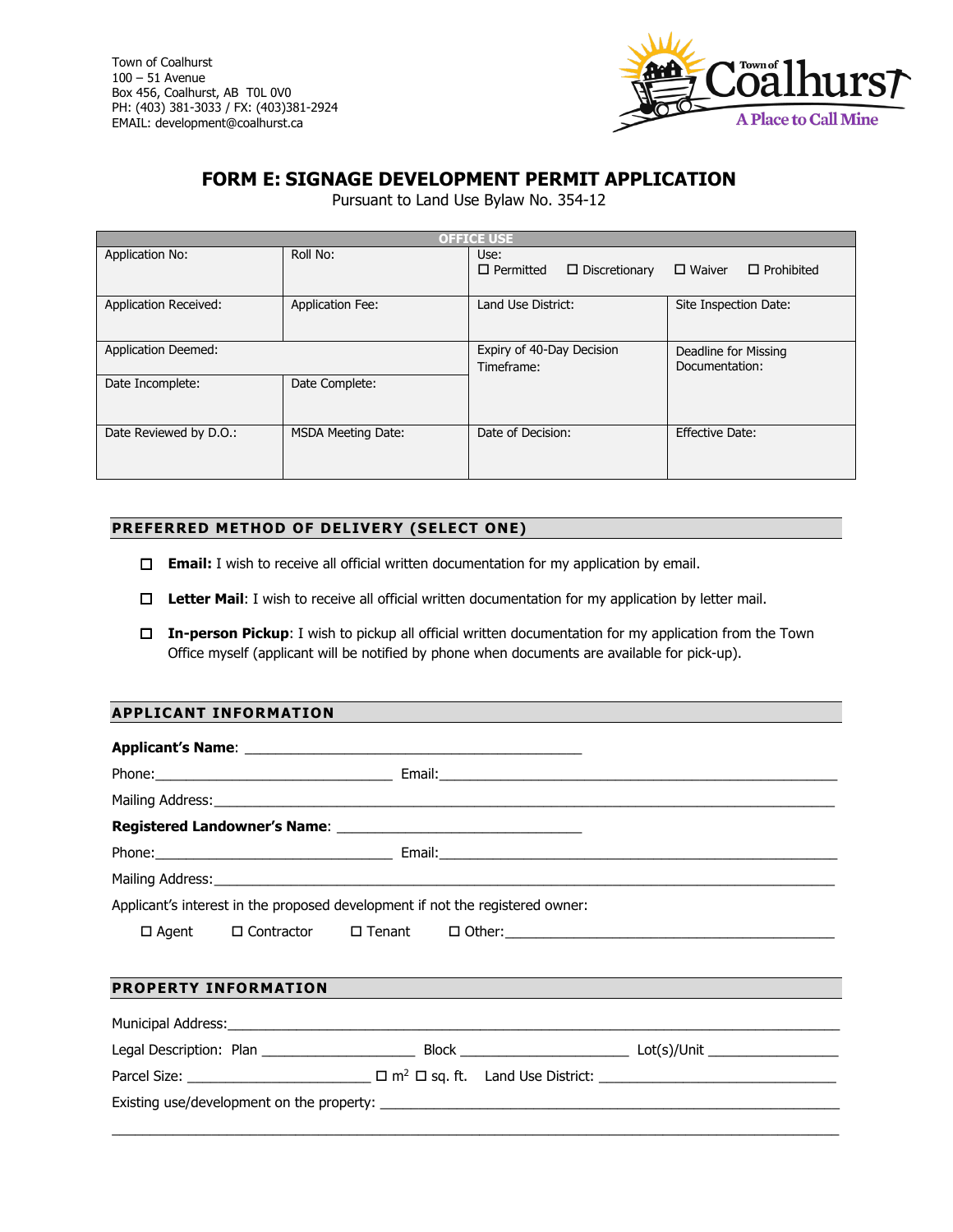## **SIGN INFORMATION**

## **Type of work** (select all that apply):

□ New Permanent Sign Wall (fascia)  $\square$  Freestanding □ Canopy/Roof mounted □ Sandwich Board □ Banding Sign  $\square$  Changes to Existing Sign □ Electrified □ Non-electrified □ Indirect Illumination Internal Illumination □ Direct Illumination □ Flashing/LED  $\square$  Temporary Sign Animated  $\square$  Rotating Awning □ Portable □ Electronic Variable Messages □ Lettering

| <b>Size/Dimensions</b>               | Proposed Sign                       | <b>Office Use</b> | <b>Distance from</b><br><b>Property Lines</b> |                          |
|--------------------------------------|-------------------------------------|-------------------|-----------------------------------------------|--------------------------|
| Length of Sign:                      | $\Box$ m $\Box$ ft                  |                   | Front                                         | $\Box$ m $\Box$ ft       |
| Height of Sign:                      | $\Box$ m $\Box$ ft                  |                   | Rear                                          | $\Box$ m $\Box$ ft       |
| Sign Face Area:                      | $\Box$ m <sup>2</sup> $\Box$ sq. ft |                   | Side                                          | $\square$ m $\square$ ft |
| Top of Sign Height<br>from Grade:    | $\Box$ m $\Box$ ft                  |                   | Side                                          | $\Box$ m $\Box$ ft       |
| Top of Sign Height<br>from Roof:     | $\Box$ m $\Box$ ft                  |                   |                                               |                          |
| Bottom of Sign<br>Height from Grade: | $\Box$ m $\Box$ ft                  |                   |                                               |                          |

| <b>Distance from</b><br><b>Property Lines</b> |                          | <b>Office Use</b> |
|-----------------------------------------------|--------------------------|-------------------|
| Front                                         | $\square$ m $\square$ ft |                   |
| Rear                                          | $\Box$ m $\Box$ ft       |                   |
| Side                                          | $\Box$ m $\Box$ ft       |                   |
| Side                                          | $\square$ m $\square$ ft |                   |

## **Sign materials: \_\_\_\_\_\_\_\_\_\_\_\_\_\_\_\_\_\_\_\_\_\_\_\_\_\_\_\_\_\_\_\_\_\_\_\_\_\_\_\_\_\_\_\_\_\_\_\_\_\_\_\_\_\_\_\_\_\_\_\_\_\_\_\_\_\_\_\_\_**

### **Are there any other signs on this property?**  $\Box$  No  $\Box$  Yes

If yes, please specify:  $\Box$ 

| If the sign is only for <b>temporary</b> use:                                                               |  |
|-------------------------------------------------------------------------------------------------------------|--|
| For how many days is the sign proposed to be displayed: __________<br>days                                  |  |
|                                                                                                             |  |
| Will the sign be used to advertise <b>off-premises</b> business, products or services? $\Box$ No $\Box$ Yes |  |
|                                                                                                             |  |

\_\_\_\_\_\_\_\_\_\_\_\_\_\_\_\_\_\_\_\_\_\_\_\_\_\_\_\_\_\_\_\_\_\_\_\_\_\_\_\_\_\_\_\_\_\_\_\_\_\_\_\_\_\_\_\_\_\_\_\_\_\_\_\_\_\_\_\_\_\_\_\_\_\_\_\_\_\_\_\_\_\_\_\_\_\_\_\_\_\_\_\_\_\_\_ \_\_\_\_\_\_\_\_\_\_\_\_\_\_\_\_\_\_\_\_\_\_\_\_\_\_\_\_\_\_\_\_\_\_\_\_\_\_\_\_\_\_\_\_\_\_\_\_\_\_\_\_\_\_\_\_\_\_\_\_\_\_\_\_\_\_\_\_\_\_\_\_\_\_\_\_\_\_\_\_\_\_\_\_\_\_\_\_\_\_\_\_\_\_\_

#### **WAIVERS**

| Is a waiver (variance) to one or more standards in the Land Use Bylaw being requested? $\Box$ No | ⊟ Yes |  |
|--------------------------------------------------------------------------------------------------|-------|--|
| If yes, please specify:                                                                          |       |  |

## **PROJECT DETAILS**

Cost of Development: \_\_\_\_\_\_\_\_\_\_\_\_\_\_\_\_\_\_\_\_\_\_\_ Start Date: \_\_\_\_\_\_\_\_\_\_\_\_\_\_\_\_\_\_\_\_\_\_\_\_ Completion Date: \_\_\_\_\_\_\_